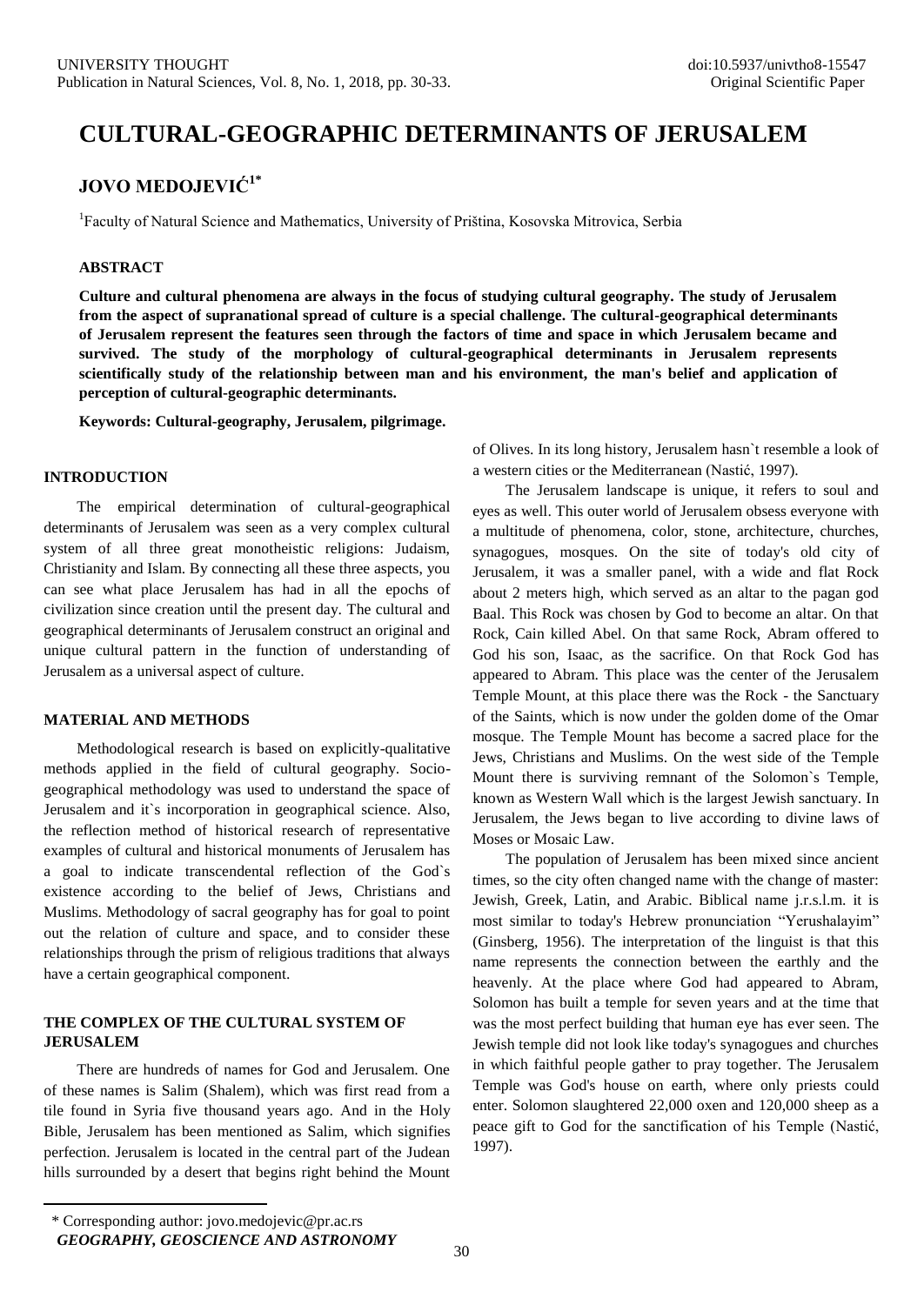### **REFLECTIONS OF HISTORICAL-GEOGRAPHIC DETERMINANTS**

By the end of the 4th century BC Jerusalem became part of the Hellenistic world. Greek culture has become acceptable for many Jews who wanted to be like Greeks. They learned and spoke Greek, they took Greek names. In 37th year BC Rome "Herod the Great" was named as King of Jews. The Arabs worshiped Jerusalem. For them it was the Holy City which God blessed among their cities, Mecca and Medina. The Arabs called Jerusalem "Beit el Makdis" (Holy House). After the Muslim conquest of Jerusalem on the Temple Mount, they prepared pilgrimage site for 3000 pilgrims. At this place in 705 year, El Valid built the El Aqsa mosque (Bahat, 1980). Suleiman the Magnificent surrounded Jerusalem with the walls in 1542. These walls have been preserved till today and make a clear border between the sacred and the profane world. After Suleyman's death, the Pasha administrators began to fight among themselves, and the sole interest of Carigrad was tax revenue. Jerusalem was ruined, and there were less and less pilgrims in Jerusalem (Grindea, 1980). The four centuries of Ottoman rule in Jerusalem (from 1517 to 1917) was overwhelmed by severe torture and Turkish zulum. Somehow a Greek church was held, it was privileged by the Turks. In 1815 Jerusalem Holy Places were subject to political debate between the European nations. Disagreements over the Holy Places were one of the causes of the Crimean War (1854-1856). Order privileges are given to France in terms of Holy Places in Jerusalem and Bethlehem, as well as in regard to protectors of Latin Christians. Russia has protected the Greek Church. At that time, there were about 68,000 inhabitants in Jerusalem. The city was spread outside the walls of the Old Town towards the western and southern hills. Suez Canal, opened in 1869, regained strategic importance for the entire region. At the same time, the route between Jaffa and Jerusalem (in the length of about 80 kilometers) was repaird, and in 1892 the railroad passed through the Holy Land. Pilgrims arrived to pilgrimage. Russian emperors organized free pilgrimages to Jerusalem. Thus, the Russian mass pilgrimage began in 1847. About 20,000 Russians gathered for Easter in Jerusalem. They were placed for free in the large Russian complex in Jerusalem. It is assumed that in the 19th century Jerusalem was visited by about a million pilgrims from Europe. In England, for over forty years (1840-1880), over 1,500 travelogues were written about Jerusalem (Peters, 1985). Jerusalem was liberated from the Turkish occupation by the British at December 9th, 1917. British General Edmund Allenby, occupied Jerusalem without a bullet, he dismounted his horse at the Gate of Jaffa and walked on foot to Jerusalem. Eyewitnesses claimed that they had never seen before the British general so meekly as when he was entering in the Holy City of Jerusalem. After the First World War, the British ruled Palestine on the basis of the mandate system of the League of Nations. Britain was in control of Palestine for thirty years. The first British military governor in Jerusalem, Sir Ronald Storrs, in 1917, passed a law that the only building material that can be used in Jerusalem is a stone of amber colour. This law is still respected by the Jews and the Arabs. Jews, but not Muslims, until the 1967 were forbidden to enter in the Church of the Holy Sepulchre (Holy Grave) (Bostock, 1982). After the Second World War, in 1947. by the United Nations Resolution, Palestine was divided into Arab and Jewish states. The Arabs have never accepted this Resolution. On May 15th, 1948, the Israeli declaration of independence was declared. The Jordans tried to conquer Jerusalem, but after two weeks of fighting for each house, this attempt failed. Israeli military forces have established a corridor. The Jews kept control of the New City, and the Jordans stayed in the Old City of Jerusalem. It remains to be remembered that Jerusalem from 1948 to 1967 was divided by barbed wire. The Israeli-Jordanian truce, from 1949, guaranteed the free access of Jews to the Western Wall. However, the Jordans never complied with this arrangement. They forbid access to all sacred places to Jews, Muslims and Christians. Only Christians had access to the Holy Places for Christmas and Easter (Nastić, 1997). In the Sixday Israeli-Jordanian War, which began on June 5th, 1967, the Israeli army carried out a counter attack and took over the city and the entire West Bank to the Jordan River. In 1950, the Israeli Parliament proclaimed Jerusalem for the capital city, however, most countries do not accept this status, and state embassies are in Tel Aviv-Jaffa. Today, Jerusalem has about 700,000 inhabitants. The victors and the defeated, they all live together, but still divided sharing a huge level of animosity.

#### **REPRESENTATIVE CASES OF PILGRIMAGE**

When Christian pilgrims go to a pilgrimage and they go to a worship visit to: Church of Mother of God, Holy Temple of the Mother of God in Nazareth and the cave of the Temple in Bethlehem where Jesus Christ was born, , Golgotha and Holy Grave of Jesus Christ; place of the Ascension of Christ on the Mount of Olives, Saint Sion, Saint Mary`s grave in Gethsemane and the tomb of Lazarus in Al-Elzariya and Mount Tabor; the Lake of Tiberias, and the sacred river of Jordan where Jesus Christ was baptized, and they visit other sacred places where you can worship Jesus Christ, the pilgrims become vouchsafe to be called Hajji (Wilkinson, 1977). The oldest testimony of the Serbs pilgrimage was left by Saint Sava, who was first to visit and worship the Holy Grave in 1229, and the second time in 1234. St. Sava went on pilgrimage to the Holy Land by boat from the Budva port, and his pilgrimage lasted for a year. St. Sava was highly respected in the Holy Land (Mirković et al., 1995). This feeling is especially evident in the Holy Sacred Monastery in the Judean Desert. In this Monastery St. Sava received the icon of the Mother of God and the sacred shepard`s crook. Serbian monks stayed in this monastery for 150 years. After his second pilgrimage, St. Sava passed away in Velika Trnova in 1236 (Milanović et al., 1995). Orthodoxy and Roman Catholicism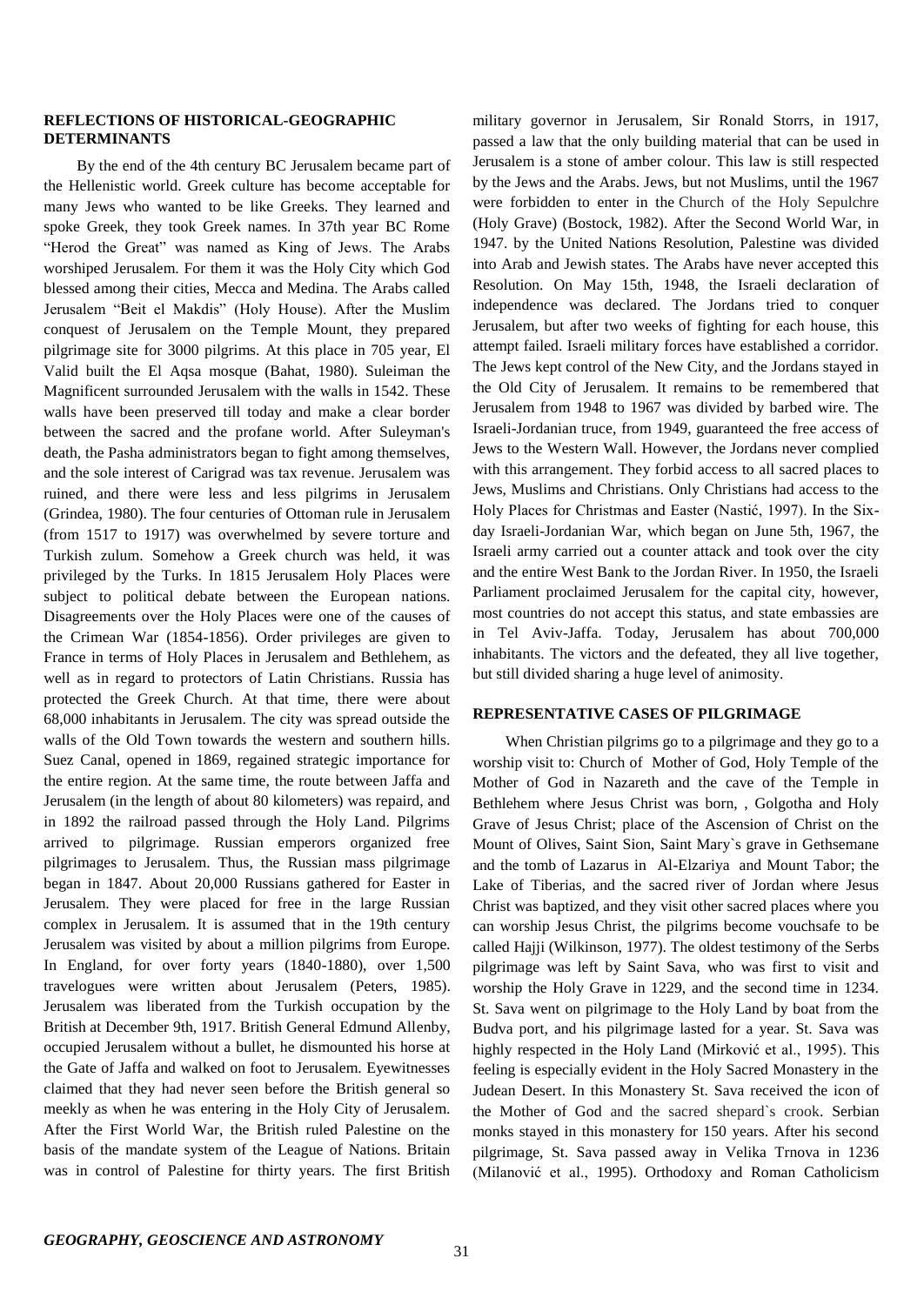agree on the name, which is, Holy Land - and in Holy Land there is Jerusalem, a witness where Judaism, Christianity and Islam meet each others through ages. In the area of Holy Land, are located the remains of many civilizations: Jewish, Babylonian, Egyptian, Greek, Hellenistic, Roman, Byzantine, Islamic. On the eve of the Orthodox Easter in the holy city of Jerusalem, about 50,000 pilgrims, Orthodox Christians: Greeks, Russians, Serbs, Romanians, Syrians, Palestinians, Egyptians come to the holy city of Jerusalem. The Church of the Holy Sepulcher represents the most sacred Christian place because it is located at the place where Jesus Christ was crucified, where he died, where he was buried, and where he resurrected on the third day according to the Bible. The temple represents a complex in which there are about 40 altars: Greek, Roman Catholic, Armenian, Coptic. Below the vault of the Church of the Holy Sepulcher are: Greek Orthodox Monastery of Virgin Mary, Greek Orthodox shrine of St. James, Greek Orthodox shrine of St. John, Chapel of the Forty Martyrs, Greek Orthodox Monastery dedicated to Abram, Armenian Chapel of St. John the Evangelist, Ethiopian Chapel of St. Michael, Greek Orthodox Holy Mary of Egypt. On the right side on the entrance in the Temple there is a stairway that leads to Golgotha (the hill of the skull) where Christ was crucified on Good Friday (Hoade, 1971). In the architectural sight the Golgotha shrine is 11.45 x 9.25 meters on 4.5 meters above the basilica, which are divided in to two ships. The rock in which the Cross for Jesus Christ crucifixion was stuck makes up one third of this space and it is totally covered - today glazed (plexiglass). Golgotha was named after King and High Priest Salim Melchizedek found the skull of the forefather Adam in the city of Afule in Israel, and buried it here at the foothill of the Golgotha Rock. The blood of crucified Christ, shed on rock and on the skull of forefather Adam, and on that place today is a shrine dedicated to Adam. On the frescoes in churches and monasteries, at the footsteps of crucified Christ there is usually illustrated the skull of forefather Adam. On the Golgotha there is a Roman Catholic chapel (Chapel of Crucifixion) (located at the place where Christ was nailed on the Cross), and the small Greek shrine ( on the place where Jesus Christ died). On the Golgotha there is a Roman Catholic chapel of the Virgin Mary. At the very entrance at the Church of the Holy Sepulcher, there is an anointing plate where Jesus Christ was anointed before he was laid down in the tomb. Today that`s a stone of beautiful purple color. It belongs to Greeks, Latinas, Armenians and Copts. Above the anointing plate there are cressets and 8 lamps. In a front of anointing plate there is a place called the Center of the World (Nastić, 1997). A small circular stone slab, surrounded by an iron grid, represents the place where the Virgin Mary and Mary Magdalene attended the crucifixion of Jesus Christ. This holy place belongs to the Armenians. The entrance in the Aedicula - Holy Grave of Jesus Christ, it represents the lobby of the Angel. The Aedicula length is 8.30 meters; same width and height-5.90 meters. Aedicula is the smallest diocese in the world. The lobby of the Angel is in the front of the Holy Grave of Christ, which enters through a low entrance 1,33 meters high in the stone vault. The Christians enter on this door by kneeling through. The Holy Grave of Jesus Christ is the Church with length of 2.07 m , and 1.93 m wide. On the right side there is Christ's Grave, a white marble platter of 2,02 m long and 0,93 meter wide. Greek monks who are called Tafos or guards of Christ's Grave are allowed to let three devotees per once to approach (Gilbert, 1985). From 335 AD till today in the Church of the Holy Sepulcher in Jerusalem, pilgrims are becoming witnesses of one of the greatest miracles on this world, the Holy Fire. According to belief Holy Fire testifies the presence of God that enlighten a human. The pilgrims are awake all night on Good Friday. They wait patiently in long lines on the streets of the old city of Jerusalem. The most persistent stay on their feet more than 20 hours. The bluish-whitish flame of the Holy Fire, in a mysterious way, descends into the Church of the Holy Sepulcher where Christ's Grave is located. After the prayer of the Orthodox Patriarch of Jerusalem there is a prescribed procedure based on the provisions of the Law passed by the Ottoman government in 1852. established by Porta for various Christian communities and the entire complex of the Church of the oly Sepulcher (Gilbert, 1985). On Holy Saturday morning, a special commission composed from the members of all Christian communities, Jewish authorities and the Muslim family of Kavas Seljuk Turks) who have been guarding the Holy Grave for 250 years. Kavas wear a fes and tally  $(TF)$  – Tafos guardian of the Holy Grave. On the Holy Saturday, around 1 pm., the Patriarch of Jerusalem comes with the other Church's dignitaries and walks around Aedicula three times by singing the Eastern troparion. All lights, candles and cressets are off in the entire Church. The Church of Christ's Grave was previously sealed with a seal of wax and honey. Before the Patriarch unseal the entrance to Christ's Grave; representatives of the Jewish authorities and the police thoroughly search the Patriarch to make sure that he doesn`t hide a match or a lighter somewhere. The Patriarch, together with the Armenian dignitary priest, unseal the Church of Christ`s Grave and approaches to Holy Grave of Christ. Patriarch of Jerusalem knees to pray, reading special prayers on behalf of all Orthodox prayers, he prays to Jesus Christ to send them a Holy Fire as the testimony of His resurrection (Milinković, 1998). While Patriarch is praying, in the whole Temple with the greatest devotion, 10,000 prayers are praying with him, all together in one Church. Everyone on his own language brings prayers to the Lord. Believers hold their bouquets of 33 candles and wait for the descent of Holy Fire. Holy Fire first descends on the candles of the Patriarch of Jerusalem, who, first of all, lights up the creeset located inside of glass to keep and protect the Holy Fire from the intentional or unintentional negligence. Then, the Patriarch leaves the church with candles lit up. His appearance induce the enthusiasm of the faithful. A lot of people start to cry out of excitement. The Arabs and Christians hit the table with